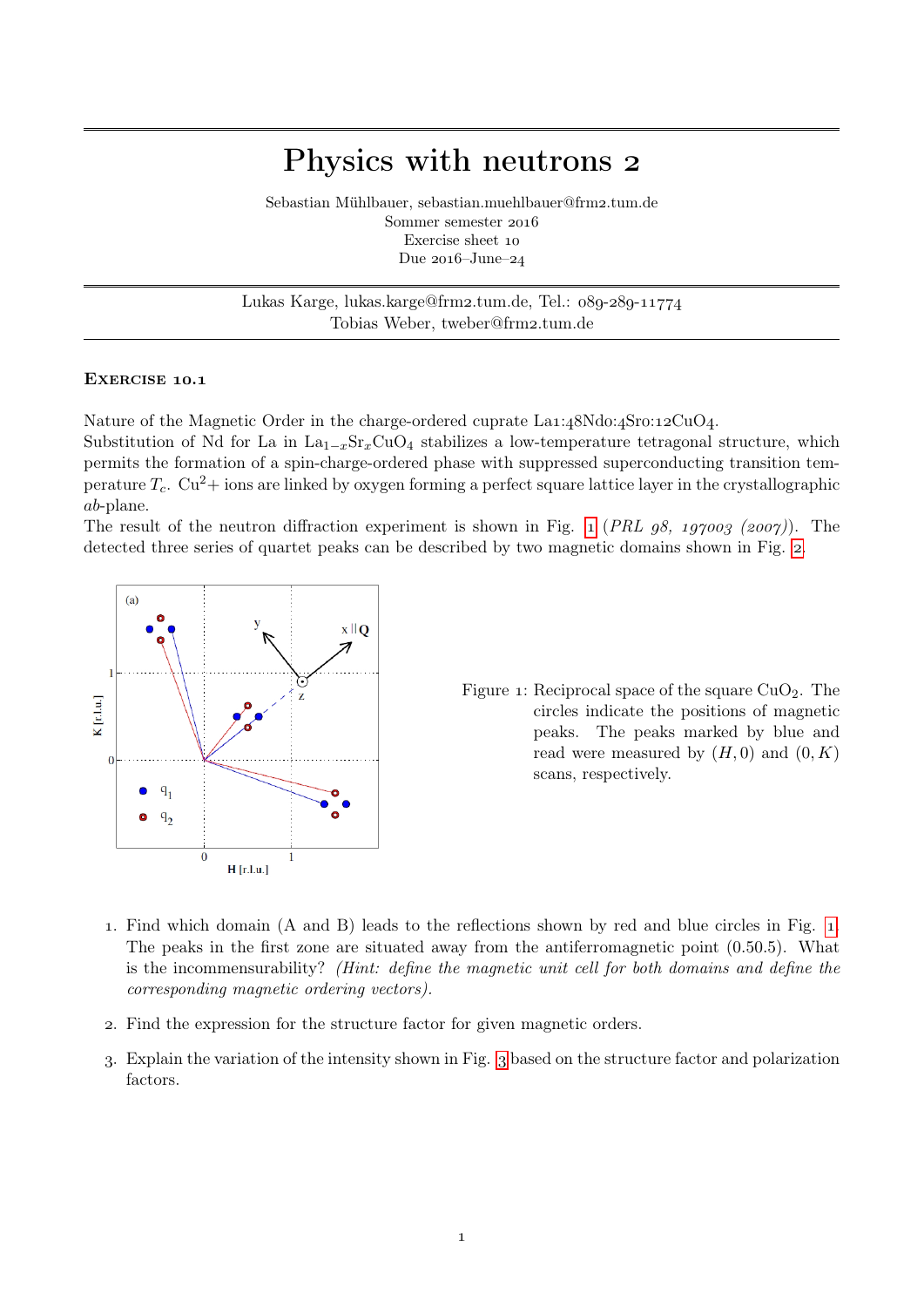<span id="page-1-0"></span>

Figure 2: Two magnetic domains of  $La_{1-x}Sr_xCuO_4$ . We assume that both domains are equally populated.



Figure 3: Q-scans measured through the six peak positions indicated by blue and red circles in Fig. 1